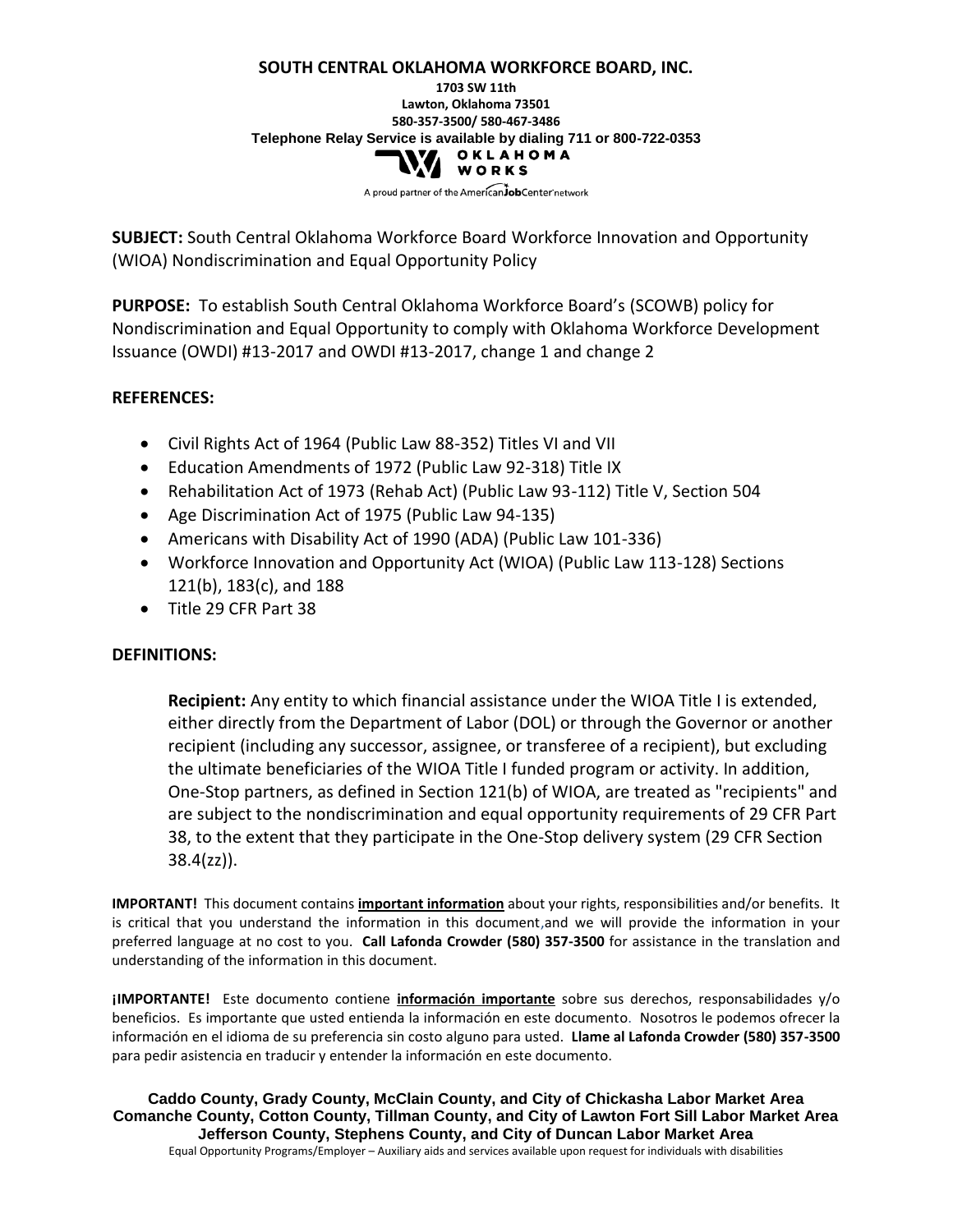### **POLICY:**

### **Provisions of the Nondiscrimination Plan:**

In order to provide a reasonable guarantee of compliance with the nondiscrimination and equal opportunity (EO) provisions of Section 188 of the WIOA and 29 CFR Part 38, the Governor must establish and implement a Nondiscrimination Plan for state programs as outlined in 29 CFR Section 38.54(a)(1). Previously known as the MOA under the WIA, the WIOA Nondiscrimination Plan must, at a minimum, describe how the requirements outlined below have been satisfied.

#### **Assurances:**

Contracts, cooperative agreements, job training plans, and policies and procedures must contain the nondiscrimination assurance specified in 29 CFR Section 38.25 and 38.26. The nondiscrimination assurance must state the grant applicant will "comply fully with the nondiscrimination and equal opportunity provisions of the WIOA" (29 CFR Part 38 Preamble) and acknowledge the government's right to seek judicial enforcement of the nondiscrimination assurance. Also in accordance with 29 CFR Section 38.25, each application for federal financial assistance under WIOA Title I must include the nondiscrimination assurance. Application for assistance is defined as the process by which required documentation is provided to the Governor, recipient, or the DOL prior to, and as a condition of, receiving federal financial assistance under WIOA Title I (including both new and continuing assistance).

### **Non-Discrimination Statement:**

South Central Oklahoma Workforce Board (SCOWB) must maintain a policy to provide equal opportunity in all services and activities. Discrimination is strictly prohibited on the grounds of race, ethnicity, orientation, religion, sex, gender, national origin, age, disability, political affiliation or belief, and for beneficiaries' only, citizenship or participation in a WIOA Title I financially assisted program or activity.

# **Designation of Local EO Officers:**

SCOWB must designate an EO Officer who is responsible for coordinating its obligation under these regulations. The state requires that SCOWB notify the State Equal Opportunity (EO) Officer and the Oklahoma Officer of Workforce Development (OOWD) within 5 business days whenever the designation of the SCOWB EO Officer changes.

# **Local EO officers:**

# **The Local Area EO Officer's responsibilities include the following:**

- Serving as the liaison with the State EO Officer and OOWD.
- Investigating and monitoring SCOWB's and its subrecipients' WIOA Title I funded activities and programs.
- Reviewing the SCOWB's organizations' and its subrecipients' written policies.
- Developing, publishing, and enforcing SCOWB's discrimination complaint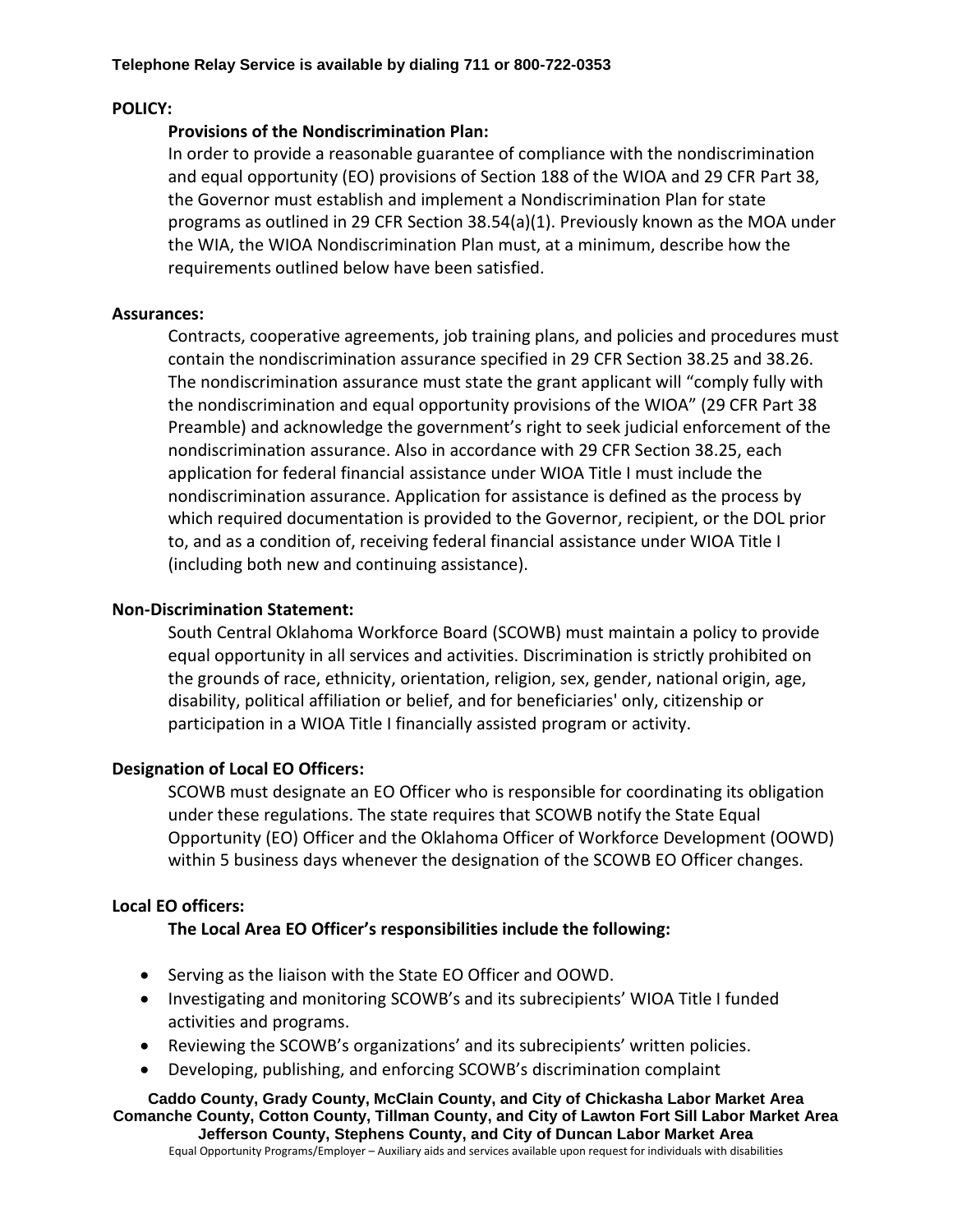procedures.

- Conducting outreach and education about equal opportunity and nondiscrimination requirements consistent with 29 CFR Section 38.40, and how an individual may file a complaint consistent with 29 CFR Section 38.69.
- Participating in continuing training and education, and ensuring that assigned staff receives the necessary training and support to maintain competency.
- Informing participants, employees, and program beneficiaries of their equal opportunity rights and responsibilities, and how the discrimination complaint process works.

SCOWB will assign sufficient staff and resources to the EO Officer to ensure compliance with the nondiscrimination and equal opportunity provisions of the WIOA and 29 CFR Part 38. An EO Officer may not be assigned any other (non-EO related) duties or activities that create either a real or apparent conflict of interest with responsibilities of an EO Officer.

SCOWB will assign sufficient staff and resources to the EO Officer to ensure compliance with the nondiscrimination and equal opportunity provisions of the WIOA and 29 CFR Part 38. SCOWB will submit a copy of their EO Officer's position description and organizational chart showing the relationship of EO Officer to the CLEO and LWDB Chair. Please submit the required documents via electronic mail to the following address: [eoofficer@osuokc.edu](mailto:eoofficer@osuokc.edu)

The SCOWB EO Officer's contact information such as name, position title, business address, including email address, and telephone number (voice and Telecommunications Device for the Deaf, which is also known as teletypewriter [TTY]), must be publicized at the local level through a variety of means, including posters, handouts, and listings in local directories.

The SCOWB EO Officer's identity and contact information must appear on all internal and external communications related to equal opportunity issues.

Attending one annual training each program year is required and additional periodic trainings are recommended for SCOWB EO Officer and assigned staff to keep abreast of equal opportunity issues. Resources for nondiscrimination and equal opportunity are available on the [U.S. Department of Labor](https://www.doleta.gov/WIOA/Final_Rules_Resources.cfm) and [Civil Rights Center](https://www.dol.gov/oasam/programs/crc/) websites and through the state EO Officer.

# **Notice and Communication of EO Policy and Procedures:**

A recipient must provide initial and continuing notice that it does not discriminate on any prohibited basis, including display and distributions of the notice/poster relating to "Equal Opportunity is the Law" along with language highlighting the right to file a complaint under "What to Do if You Believe You Have Experienced Discrimination." This notice/poster must meet the following criteria:

• Posted prominently, in reasonable numbers and places, in available and conspicuous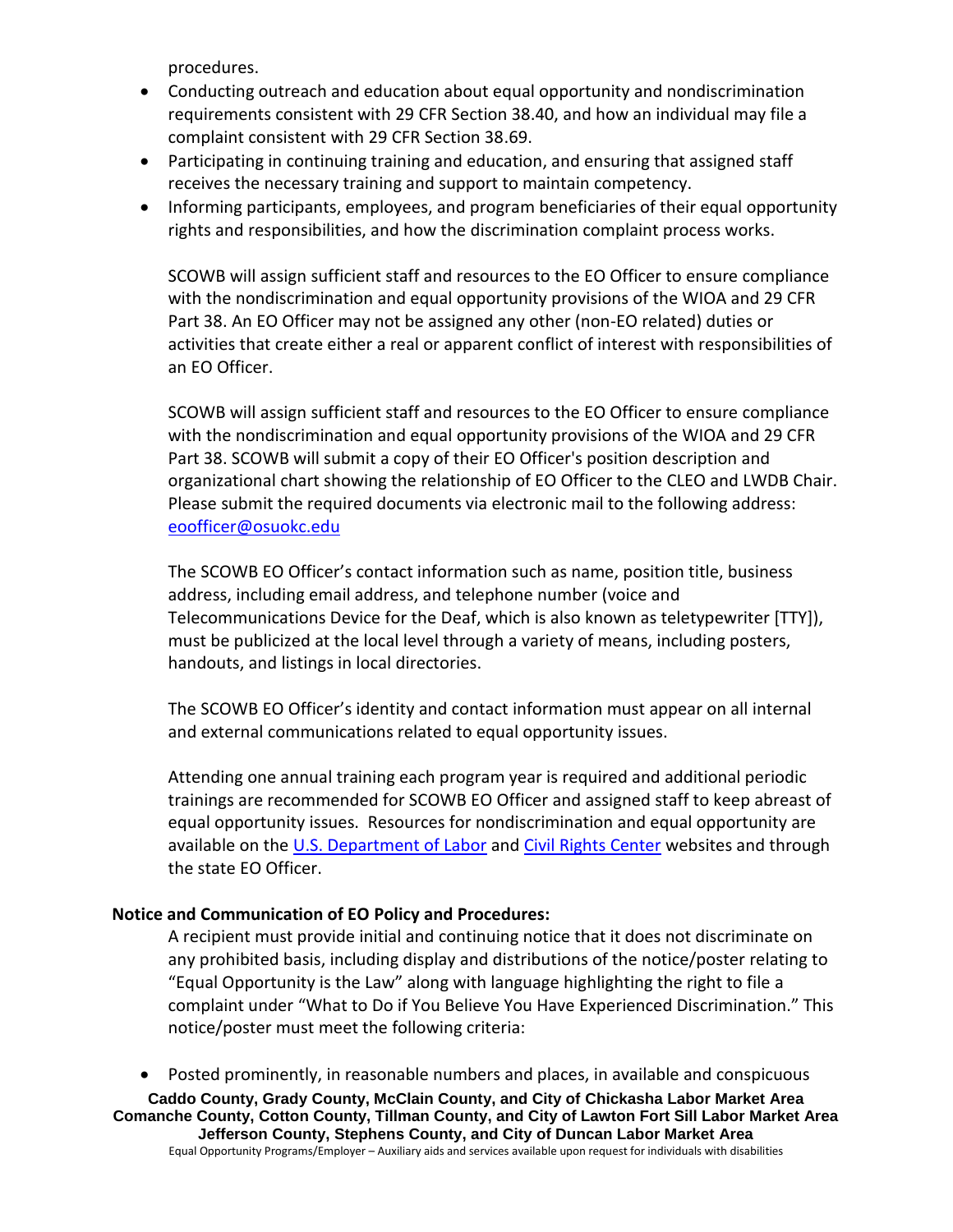physical locations and on the recipient's website pages.

- Disseminated in internal memoranda and other written or electronic communications with staff.
- Included in employee and participant handbooks or manuals regardless of form, including electronic and paper form if both are available.
- Provided to each participant and employee; the notice must be made part of each employee's and participant's file. It must be a part of both paper and electronic files, if both are maintained (29 CFR Section 38.36(a)).

The notice must be provided in appropriate formats to registrants, applicants, eligible applicants/registrants, and applicants for employment and employees and participants with visual impairments. Where notice has been given in an alternate format to registrants, applicants, eligible applicants/registrants, participants, applicants for employment and employees with a visual impairment, a record such notice has been given must be made part of the employee's or participant's file. The notice must be provided in appropriate languages other than English (29 CFR Section 38.36(b)).

As it concerns communication, recipients must indicate that the WIOA Title I-financially assisted program or activity in question is an "equal opportunity employer/program," and that "auxiliary aids and services are available upon request to individuals with disabilities." This must be included on recruitment brochures and other materials that are ordinarily distributed or communicated in written and/or oral form, electronically and/or on paper to staff, clients, or the public at large, to describe programs financially assisted under WIOA Title I or the requirements for participation by recipients and participants.

Where such materials indicate that the recipient may be reached by voice telephone, the materials must also provide the TTY number or equally effective communications system, such as a videophone, captioned telephone, or a relay service.

Recipients that publish or broadcast program information in the news media must ensure that such publications and broadcasts state that the WIOA Title I-financially assisted programs or activity in question is an equal opportunity employer/program (or otherwise indicate that discrimination in the WIOA Title I-financially assisted program or activity is prohibited by Federal law) and indicate that auxiliary aids and services are available upon requests to individuals with disabilities.

A recipient must not communicate any information that suggests, by text or illustration, that the recipient treats beneficiaries, registrants, applicants, participants, employees or applicants for employment differently on any prohibited basis, except as such treatment is otherwise permitted under federal law or regulation.

During each presentation to orient new participants, new employees, and/or the general public to its WIOA Title I-financially assisted programs or activity, whether this be in person or over the internet or using other technology, a recipient must include a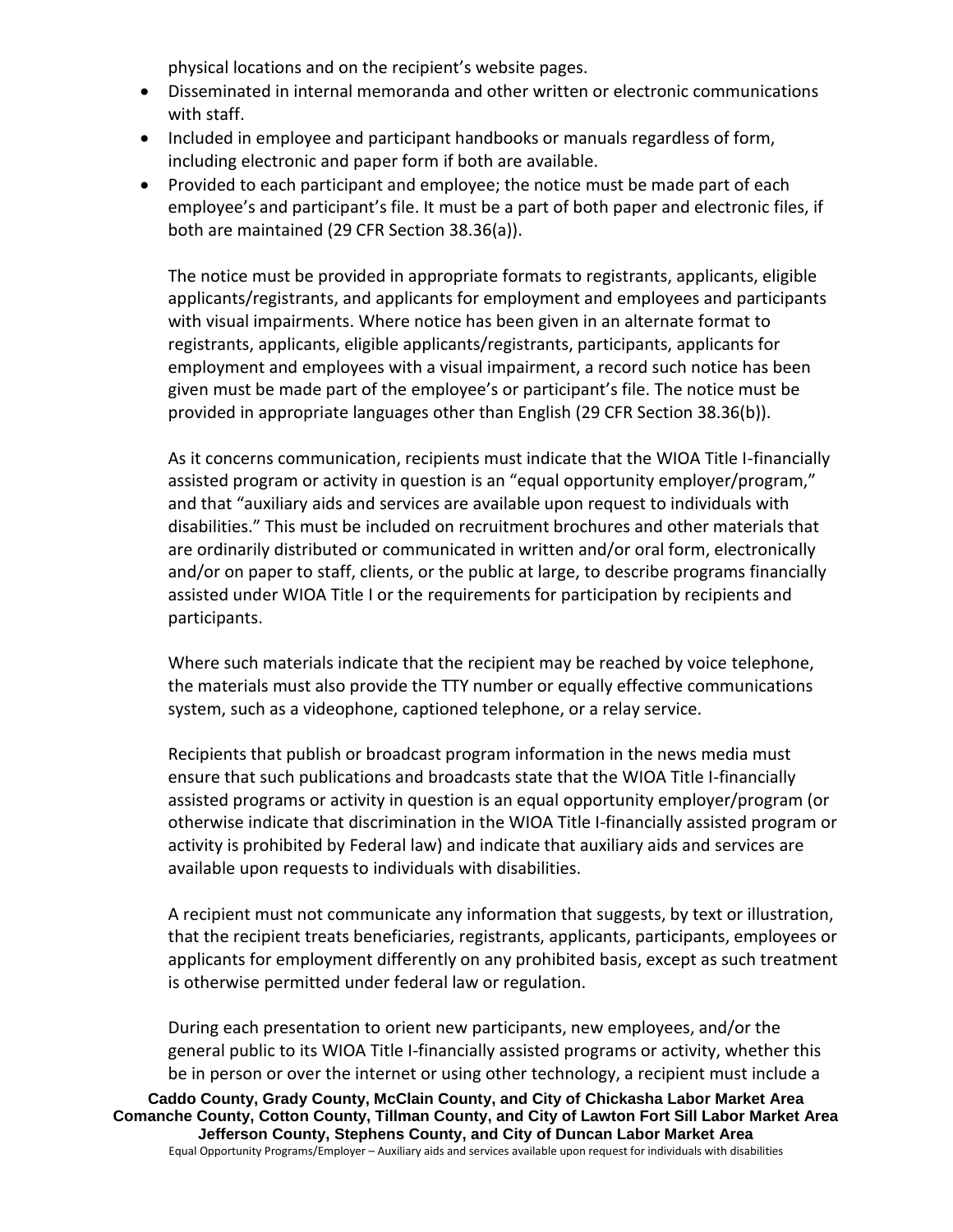discussion of rights and responsibilities under the nondiscrimination and equal opportunity provisions of WIOA Section 188 and 29 CFR Part 38, including the right to file a complaint of discrimination with the recipient or the Director of the Civil Rights Center (CRC). This information must be communicated in appropriate languages as required in 29 CFR Section 38.9 and in formats accessible for individuals with disabilities as required in 29 CFR Part 38 and specified in Section 38.15.

### **Data and Information Collection and Maintenance:**

Each recipient must collect and maintain nondiscrimination data. The system and format in which the records and data are kept must be designed to allow the Governor and the CRC to conduct statistical or other quantifiable data analyses to verify the recipient's compliance with Section 188 of the WIOA and 29 CFR Part 38.

Per 29 CFR § 38.42, each recipient must promptly notify the CRC Director, State EO Officer, and Executive Director of OOWD when any administrative enforcement actions or lawsuits are filed against it alleging discrimination on the basis of race, color, religion, sex (including pregnancy, childbirth, and related medical conditions, transgender status, and gender identity), national origin (including limited English proficiency), age, disability, or political affiliation or belief, or, for beneficiaries, applicants, and participants only, on the basis of citizenship or participation in a WIOA Title I-financially assisted program or activity. This notification must include the information required by 29 CFR 38.42(a).

# **Communication of Equal Opportunity Issues to State EO Officer**

For any communication identifying an equal opportunity and nondiscrimination issue with SCOWB, or for any matter that may quickly escalate to a formal complaint, the State EO Officer must be notified at [eoofficer@osuokc.edu](mailto:eoofficer@osuokc.edu) within three (3) business days of receipt. All equal opportunity and nondiscrimination related communications, including non-written communications, not recorded on the Discrimination Complaint Log, as explained in the WIOA Section 188 Discrimination Complaint Procedures shall be recorded on the Communications Log (see WIOA Section 188 Discrimination Complaint Procedures policy). The purpose of the Communications Log is to keep track of any EO issue that arises, regardless of whether it constitutes a complaint.

These communications must also be logged on a Communication. Each EO Officer must submit a Communications Log quarterly to the State EO Officer at [eoofficer@osuokc.edu](mailto:eoofficer@osuokc.edu) on or before each of the following dates:

- March 31
- June 30
- September 30
- December 31

#### **SCOWB Complaint Log:**

Each recipient must promptly notify the state or CRC when any administrative enforcement actions or lawsuits are filed against it alleging discrimination on the basis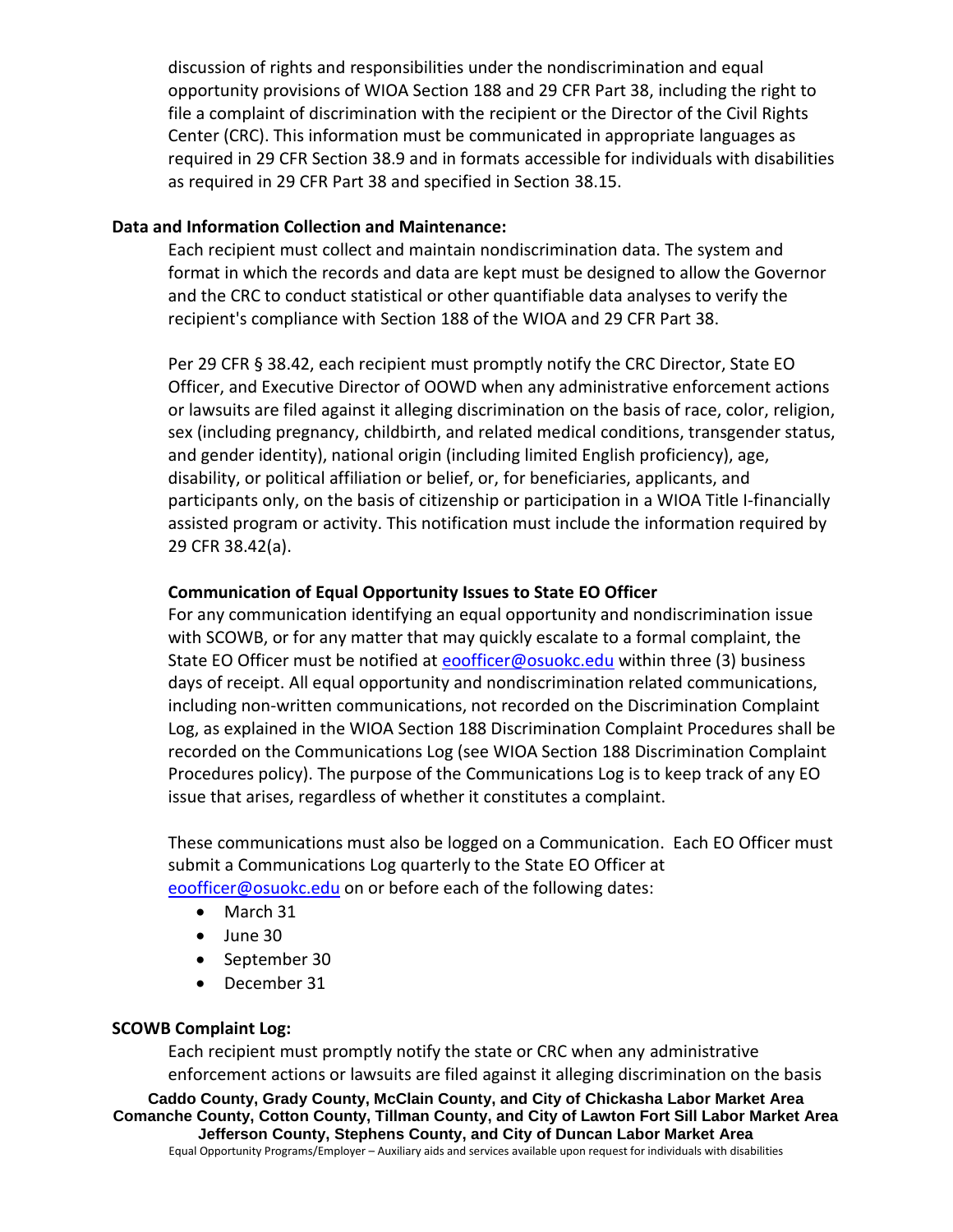of race, color, religion, sex (including pregnancy, childbirth, and related medical conditions, transgender status, and gender identity), national origin (including LEP), age, disability, or political affiliation or belief, or, for beneficiaries, applicants, and participants only, on the basis of citizenship or participation in a WIOA Title I-financially assisted program or activity.

Each recipient must maintain a log of complaints filed with the recipient that allege discrimination on the basis of race, color, religion, sex (including pregnancy, childbirth, and related medical conditions, transgender status, and gender identity), national origin, age, disability, political affiliation or belief, citizenship, and/or participation in a WIOA Title I financially assisted program or activity. The log must include the following:

- Name and address of complainant;
- Basis of the complaint;
- Description of the complaint;
- Date complaint was filed;
- Disposition and date of disposition of the complaint; and
- Other relevant information.

Information that could lead to identification of a particular individual as having filed a complaint must be kept confidential.

Complaint Logs and any other relevant information must be maintained by subrecipient for at least 3 years, per 29 CFR § 38.43. The SCOWB EO Officers submit complaint reports on a quarterly basis to the State EO Officer.

Also, data related to a participant's medical condition must be handled, stored, used, and disclosed in compliance with 29 C.F.R. § 38.41(b)(3) and OWDI 08-2017, Change 2. Notably, the existence of a disability or medical condition must be kept separate from a participant's program file. Also, data collected must include whether the participant received the "Equal Opportunity is the Law" notice, including whether the notice was provided in another language for limited English proficient participants and alternative formats on request by individuals with disabilities. 29 C.F.R. §§ 38.34 and 38.36.

# For complaint records:

Where a discrimination complaint has been filed . . . every recipient that possesses or maintains any type of hard-copy or electronic record related to the complaint . . . must preserve all records . . . *for a period of not less than three years from the date of final action related to resolution of the complaint or compliance review*. 29 C.F.R. § 38.43(b).

**Caddo County, Grady County, McClain County, and City of Chickasha Labor Market Area Comanche County, Cotton County, Tillman County, and City of Lawton Fort Sill Labor Market Area Jefferson County, Stephens County, and City of Duncan Labor Market Area** Equal Opportunity Programs/Employer – Auxiliary aids and services available upon request for individuals with disabilities Anytime an equal opportunity issue arises within SCOWB, the State Equal Opportunity Officer must be notified within 3 business days. Notifications may be sent via email to: eoofficer@osuokc.edu. Equal opportunity and nondiscrimination issues, include official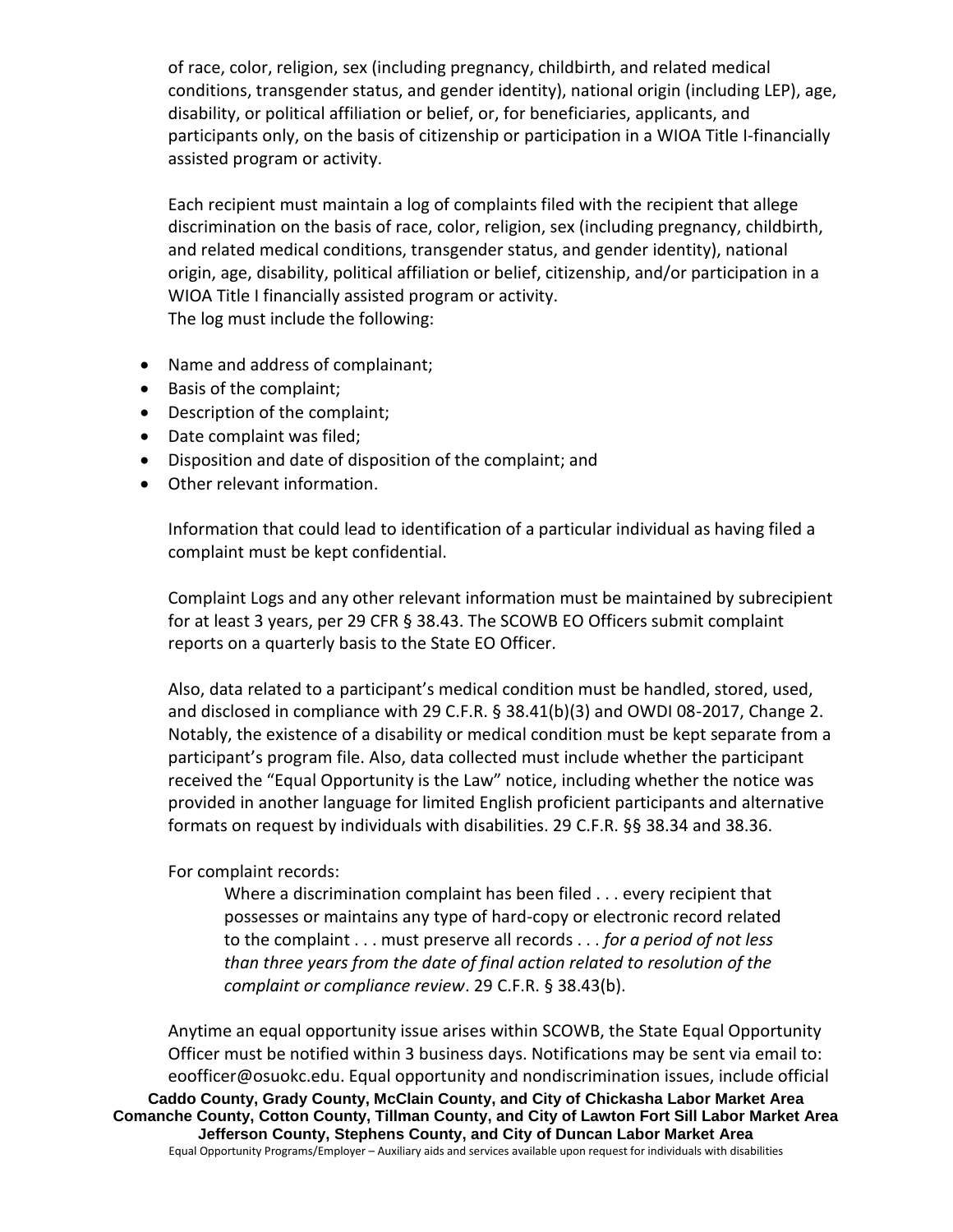complaints and issues SCOWB EO Officer determines might quickly escalate into a formal

complaint.

At any time, the State EO Officer may determine, based on the facts, that a particular nondiscrimination and equal opportunity issue should be investigated and processed at the state level, rather than the local level.

# **Affirmative Outreach:**

The guidelines found in 29 CFR Section 38.40 require recipients to take appropriate steps to ensure they are providing equal access to their WIOA Title I-financially assisted programs and activities. These steps should involve reasonable efforts to include members of the various groups protected by 29 CFR Part 38 including but not limited to persons of different sexes, various racial and ethnic/national origin groups, various religions, limited English proficiency (LEP) individuals, individuals with disabilities, and individuals in different age groups.

Such efforts may include, but are not limited to, the following:

- Advertising the recipient's programs and/or activities in media such as newspapers or radio programs that specifically target various populations.
- Sending notices about openings in the recipient's programs and/or activities to schools or community service groups that serve various populations.
- Consulting with appropriate community service groups about ways in which the recipient may improve its outreach and service to various populations.

# **Discrimination Prohibited Based on Disability:**

In providing any aid, benefit, service, or training under a WIOA Title I-financially assisted program or activity, whether directly or through contractual, licensing, or other arrangements, on the basis of disability, a recipient must not do any of the following:

- Deny a qualified individual with a disability the opportunity to participate in or benefit from the aid, benefit, service, or training, including meaningful opportunities to seek employment and work in competitive integrated settings.
- Afford a qualified individual with a disability an opportunity to participate in or benefit from the aid, benefits, services, or training that is not equal to that afforded others.
- Provide a qualified individual with a disability with any aid, benefit, service, or training that is not as effective in affording equal opportunity to obtain the same result, to gain the same benefit, or to reach the same level of achievement as that provided to others.
- Provide different, segregated, or separate aid, benefit, service, or training to individuals with disabilities, or to any class of individuals with disabilities, unless such action is necessary to provide qualified individuals with disabilities with any aid, benefit, service, or training that is as effective as those provided to others, and consistent with the requirements of the Rehabilitation Act as amended by the WIOA, including those provisions that prioritize opportunities in competitive integrated employment.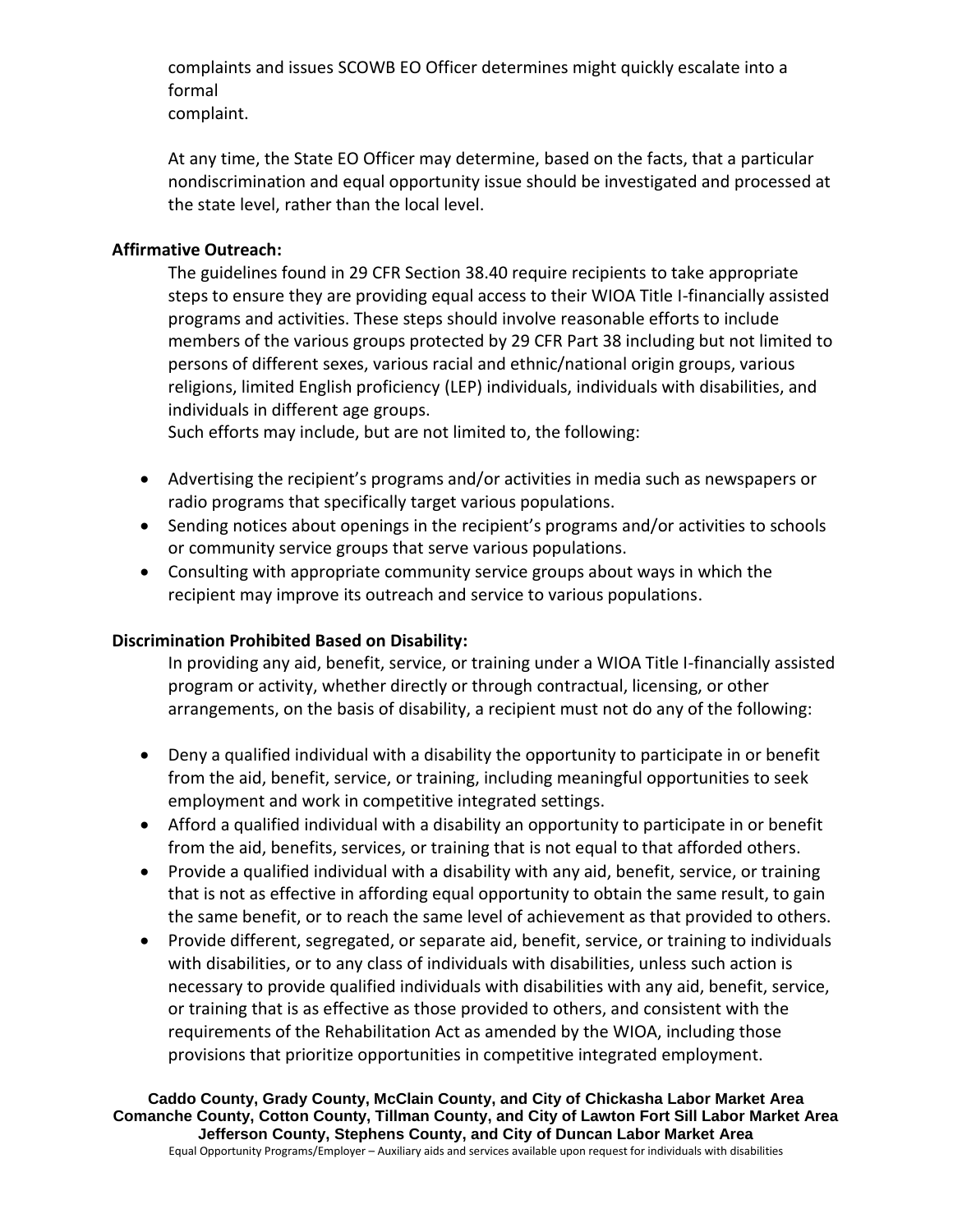- Deny a qualified individual with a disability the opportunity to participate as a member of planning or advisory boards.
- Otherwise limit a qualified individual with a disability in enjoyment of any right, privilege, advantage, or opportunity enjoyed by others receiving any aid, benefit, service, or training.

### **Accessibility Requirements:**

No qualified individual with a disability may be excluded from participation in, or be denied the benefits of a recipient's service, program, or activity or be subjected to discrimination by any recipient because a recipient's facilities are inaccessible or unusable by individuals with disabilities. In addition, recipients that receive federal financial assistance must meet their accessibility obligations under Section 504 of the Rehabilitation Act and the implementing regulations at 29 CFR Part 32. Some recipients may be subject to additional accessibility requirements under other statutory authority, including Title III of the Americans with Disabilities Act (ADA) that is not enforced by the CRC. As indicated in Section  $38.3(d)(10)$ , compliance with this part does not affect a recipient's obligation to comply with the applicable ADA Standards for Accessible Design.

All WIOA Title I-financially assisted programs and activities must be programmatically accessible. This includes providing reasonable accommodations for individuals with disabilities, making reasonable modifications to policies, practices, and procedures, administering programs in the most integrated setting appropriate, communicating with persons with disabilities as effectively as with others, and providing appropriate auxiliary aids or services, including assistive technology devices and services, where necessary to afford individuals with disabilities an equal opportunity to participate in, and enjoy the benefits of, the program or activity.

# **Reasonable Accommodation and Reasonable Modifications for Individuals with Disabilities:**

With regard to any aid, benefit, service, training, and employment, a recipient must provide reasonable accommodations to qualified individuals with disabilities who are applicants, registrants, eligible applicants/registrants, participants, employees, or applicants for employment, unless providing the accommodation would cause undue hardship. For more information on what would constitute undue hardship as it relates to a reasonable accommodation of individuals with disabilities, please see the definition of "undue burden or undue hardship" in 29 CFR Section 38.4(rrr)(1).

With regard to any aid, benefit, service, training, and employment, a recipient must also make reasonable modifications in policies, practices, or procedures when the modifications are necessary to avoid discrimination on the basis of disability, unless making the modifications would fundamentally alter the nature of the service, program, or activity, which would constitute a fundamental alteration. For more information, see the definition of "fundamental alteration" found in 29 CFR Section 38.4(z).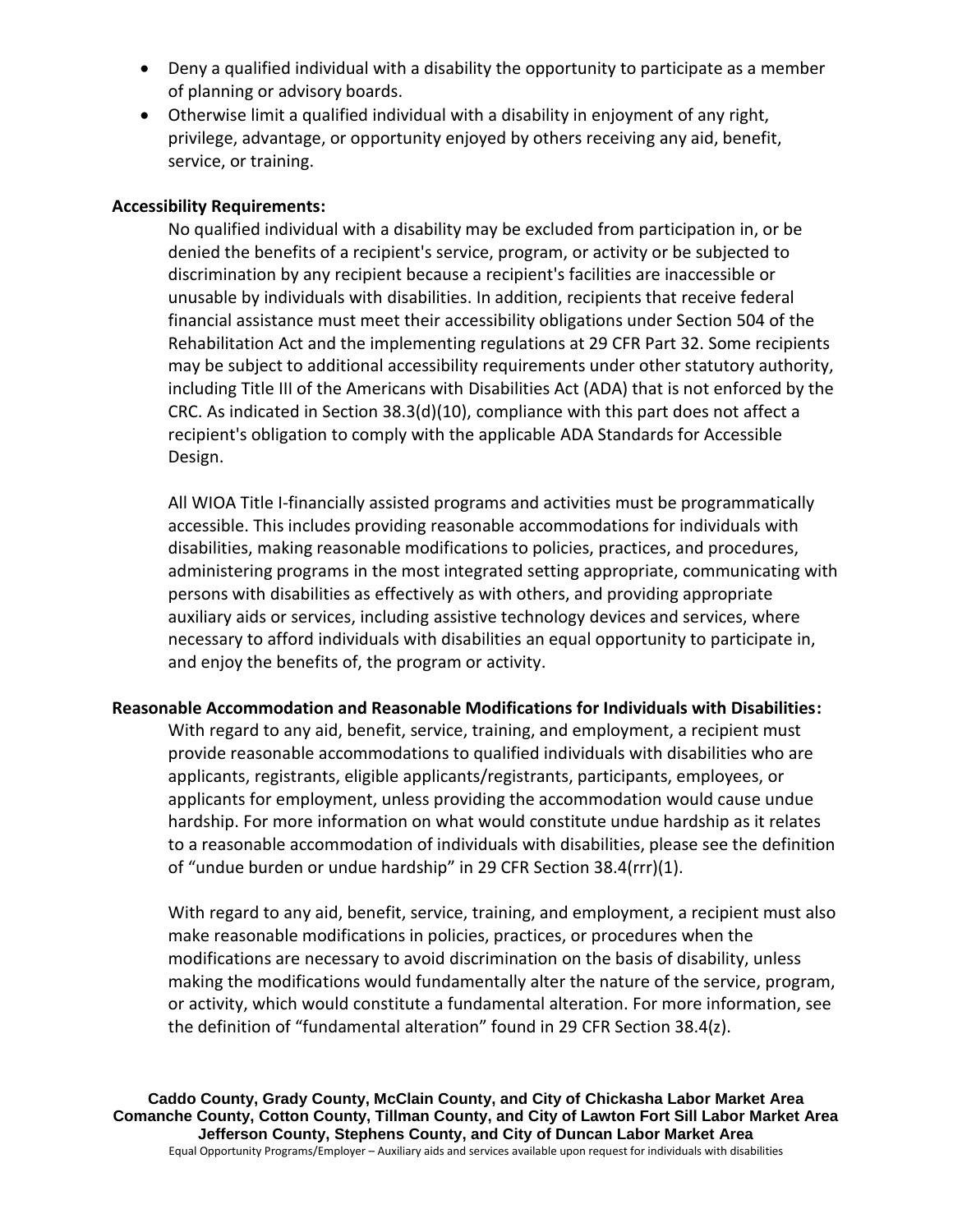In those circumstances where a recipient believes that the proposed accommodation would cause undue hardship, or the proposed modification would fundamentally alter the program, the recipient has the burden of proving that compliance with this section would result in such hardship and alteration. The recipient must make the decision that the accommodation would cause such hardship or result in such alteration only after considering all factors listed in the definitions of "undue hardship" and "fundamental alteration." The decision must be accompanied by a written statement of the recipient's reasons for reaching that conclusion. The recipient must provide a copy to the State EO Officer of the statement of reasons to the individual(s) who requested the accommodation or modification.

If a requested accommodation would result in undue hardship or a modification would result in a fundamental alteration, the recipient must take any other action that would not result in such hardship or such alteration but would nevertheless ensure that individuals with disabilities receive the aid, benefits, services, training or employment provided by the recipient. In addition, a recipient must take appropriate steps to ensure that communications with individuals with disabilities, such as beneficiaries, registrants, applicants, eligible applicants/registrants, participants, applicants for employment, employees, members of the public, and their companions are as effective as communications with others.

### **Intimidation and Retaliation Are Prohibited:**

No recipient may discharge, intimidate, retaliate, threaten, coerce, or discriminate against any individual because the individual has filed a complaint alleging any of the following:

- A violation of the WIOA.
- Opposed a practice prohibited by the nondiscrimination and equal opportunity provisions of the WIOA.
- Furnished information to, or assisted or participated in any manner in an investigation, review, hearing, or any other activity related to administration of, exercise of authority under, or exercise of privilege secured by the nondiscrimination and equal opportunity provisions of WIOA or 29 CFR Part 38.

The sanctions and penalties contained in these procedures may be imposed against any recipient who engages in any such retaliation or intimidation, or fails to take necessary steps to prevent such activity.

#### **Governor's Oversight and Monitoring Responsibilities for State Programs**

The State EO Officer will conduct, at a minimum, annual monitoring reviews, which may include onsite visits. As the administrative entity, OOWD may conduct desk reviews, on-site or virtual monitoring in addition to annual monitoring, of any issues identified or closely related to the equal opportunity and nondiscrimination issues raised in this policy. A corrective action plan must be submitted to the State EO Officer at [eoofficer@osuokc.edu](mailto:eoofficer@osuokc.edu) with remedies for all issues identified in the corrective action plan to be completed within 30 days or within a reasonable time frame agreed upon by all parties. The purpose of this is to ensure that all equal